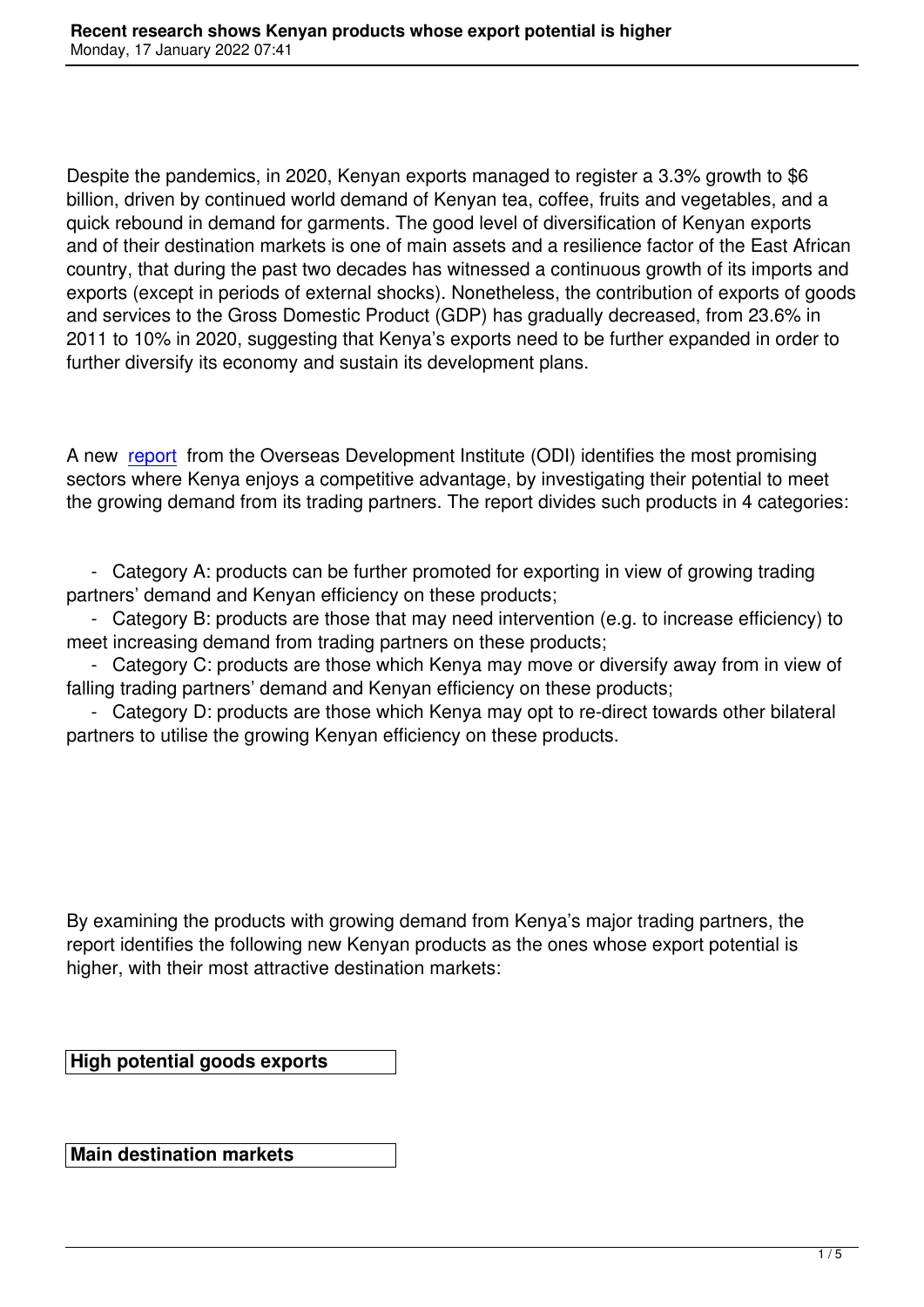| $\overline{\mathsf{M}}$  | iscellaneous food preparations  |                          |
|--------------------------|---------------------------------|--------------------------|
|                          |                                 |                          |
|                          |                                 |                          |
| EU, China, US            |                                 | India                    |
|                          | $\overline{\phantom{a}}$        |                          |
|                          |                                 |                          |
|                          |                                 |                          |
|                          |                                 |                          |
| $\overline{\mathsf{C}}$  | otton garments                  |                          |
|                          |                                 |                          |
|                          |                                 |                          |
| EU China, EAC, India,    | Rest of Africa                  |                          |
|                          |                                 |                          |
|                          |                                 |                          |
|                          |                                 |                          |
| Vegetable textile fibres |                                 |                          |
|                          |                                 |                          |
|                          |                                 |                          |
| UK                       |                                 |                          |
|                          |                                 |                          |
|                          |                                 |                          |
|                          |                                 |                          |
|                          |                                 |                          |
| $\overline{\mathsf{s}}$  | oap and surface-active products |                          |
|                          |                                 |                          |
|                          |                                 |                          |
| EU, India, UK            | $\overline{\phantom{a}}$        | $\overline{\mathsf{US}}$ |
|                          |                                 |                          |
|                          |                                 |                          |
|                          |                                 |                          |
| $\boxed{\mathsf{D}}$     | isodium carbonate               |                          |
|                          |                                 |                          |
|                          |                                 |                          |
| <b>Rest of Africa</b>    |                                 |                          |
|                          |                                 |                          |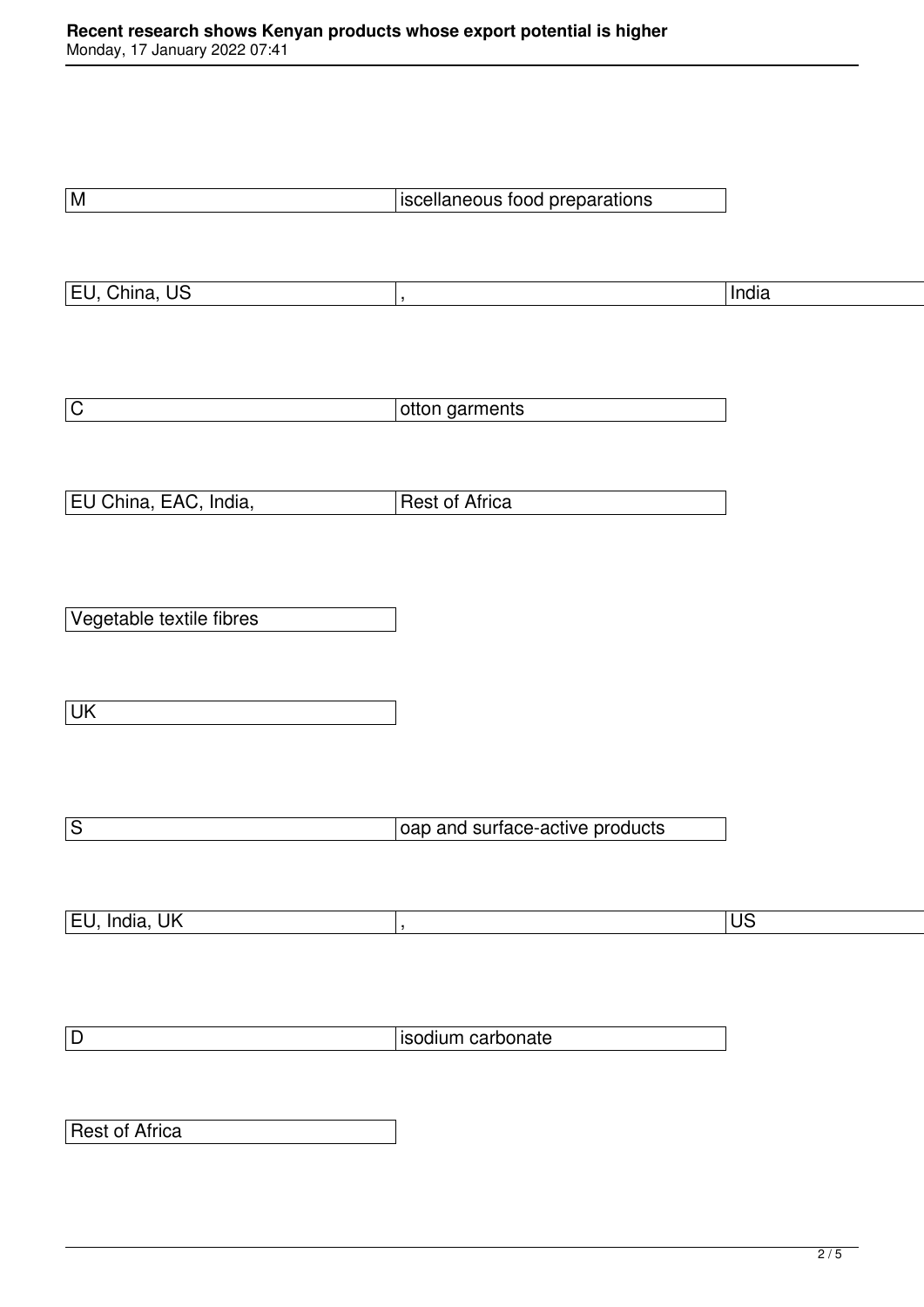| $\overline{C}$           | opper waste and scrap           |                 |
|--------------------------|---------------------------------|-----------------|
|                          |                                 |                 |
|                          |                                 |                 |
| $E$ U                    |                                 | $\overline{US}$ |
|                          | $\overline{\phantom{a}}$        |                 |
|                          |                                 |                 |
|                          |                                 |                 |
|                          |                                 |                 |
| $\overline{\phantom{a}}$ | ron or non-alloy steel products |                 |
|                          |                                 |                 |
|                          |                                 |                 |
| India                    |                                 |                 |
|                          |                                 |                 |
|                          |                                 |                 |
|                          |                                 |                 |
|                          |                                 |                 |
| $\mathsf C$              | igarettes with tobacco          |                 |
|                          |                                 |                 |
|                          |                                 |                 |
| EU, UK                   | $\overline{\phantom{a}}$        | $\overline{US}$ |
|                          |                                 |                 |

The ODI report, summarised in a policy brief, also shows in a table the main both product-specific and market-specific barriers that currently hamper access of Kenyan products to other markets. Such barriers are grouped according to the main destination of Kenyan exports, i.e. EU, UK, US, [China/Asia](https://cdn.odi.org/media/documents/Promoting_Kenyan_exports.pdf) and rest of Africa, with a column "General exports destination" describing the general difficulties that each one of the products main exported by Kenya encounters when traded abroad. These barriers include the difficulty to meet certain standards (e.g. SPS, environmental, social and safety standards, maximum residue level of pesticides, etc.), the lack of trade-related infrastructure, or a lack of capabilities or productivity.

A series of specific measures are also recommended to promote Kenyan exports of identified products. This includes for instance the support to micro, small and medium-sized enterprises